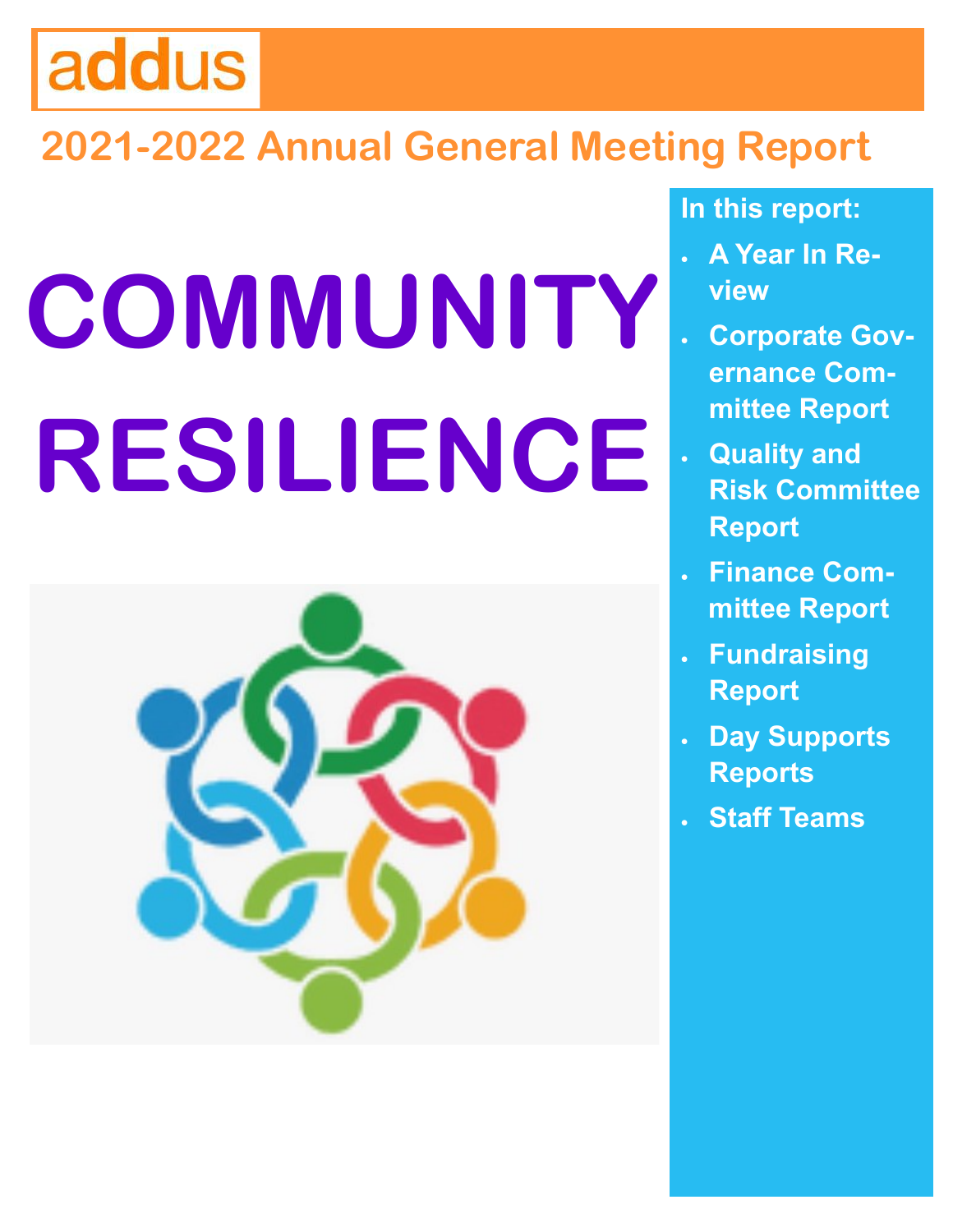

#### **Community Resilience**

Over the past year, Addus has been tested and challenged in many ways. We are thankful to write about Addus's 2021-2022 Annual General Report summarizing the accomplishments of the past fiscal year. The theme of this past year at Addus can be defined as one of "community resilience"; referring to the ability of groups of people to respond to, recover and grow from adverse situations.

The extraordinary circumstances presented by the worldwide COVID-19 pandemic have impacted those we support in significant ways and presented challenges for continuing services.

Addus continued to modify services in order to comply with orders of the Provincial Health Officer, Provincial Government and Ministry of Children, Community and Social **Services** 

Thanks to the determination of staff and unprecedented collaboration with individuals, families, and government, Addus successfully prioritized service continuity, family resilience, and helped to reduce isolation for individuals.

Addus quickly adapted in response to the pandemic and provided individuals and families with flexible support during a prolonged global crisis.

We ventured into new territories with virtual supports when in person programs were restricted due to the pandemic. It was a big switch from our typical in-person engagement with participants, community members and partners. Our community partners were also experiencing various challenges of their own presented by the pandemic.

The strength, resilience, and collective efforts of all those connected to Addus have helped keep us going every day of this past fiscal year.

Special thanks to our board of directors for their tireless work to help make decisions on behalf of Addus during these unprecedented times.

During this challenging time, the staff maintained purposeful connections with our families and participants. They adopted remote technologies to continue essential services such as virtual lesson plans and individual planning. They also launched new supports such as the Addus Virtual Art Studio. Addus staff have shown incredible dedication to the Addus participants maintaining steady support virtually and, when able, in person support. We are very grateful for their commitment and dedication at Addus.

Adaptations to services, job loss and reduced access to community supports due to the pandemic exacerbated feelings of social isolation and vulnerability among individuals with developmental disabilities and increased caregiving responsibilities for families. A heartfelt thank-you to the families and participants whose support and partnership helped us all to grow from this adverse pandemic situation.

Our donors and granters helped keep our 'spirits up' during this global pandemic; knowing there were people out there in the community that believe in Addus's Vision and, in the potential of the participants we support.

With their support, Addus worked behind the scenes to begin the foundation work that enabled us to launch our new social enterprise, Smashing Good Pinatas (smashinggood.ca), in April of 2022. Our business model is a social enterprise, employing adults with developmental disabilities.

Reflecting on this past year, we also look ahead to brighter days and reconnecting with our community partners. We also want to take the time to say a heartfelt thank-you to our community partners who unfortunately, were unable to endure the consequences of the pandemic. Over the years, they truly made a difference in providing valuable work and volunteer experiences to our participants.

In the face of adversity, we continue advocating for the rights and choices of people with developmental disabilities, with hope for positive outcomes to come in the years ahead.

#### **Mary Vieni, Executive Director**

#### **Year End Report from the Board Chair**

During this time period, the Addus volunteer board of directors consisted of: David Vickers, vice-chair, treasurer, and member of

the finance committee; Sandy McMillan, family representative and chair of the Corporate Governance Committee; Ankit Sharma, member of the Governance Committee; Marian Lim, member of the finance committee and secretary; Stella Grange, member of the Quality and Risk Committee; Zehra Sheerazi, member who provided legal expertise; and myself, Carol Larbi, Board chair and chair of the Quality and Risk Committee.

I take this opportunity to say good-bye and extend my gratitude to Zehra Sheerazi, for her guidance, dedication, and the positive impact she has made on Addus. Her skill sets and enthusiasm were truly valued. speak on behalf of the board in saying that it has been a pleasure working alongside Zehra. Addus now welcomes a new board member, Frances Baillargeon.

The Vision, Mission, and Values of Addus remain at the forefront of the Board and we recognize and honour all staff, and management who strive to bring them to fruition for all participants even as we navigate the COVID -19 pandemic. Though challenging, the pandemic created opportunities for Addus to implement creative means to work virtually to an extent we did not imagine happening. We are very thankful to all participants, families, staff, and management who continue to work collaboratively to embrace the vision of Addus.

#### **Carol Larbi, Board Chair**

**Vision: Adults with developmental disabilities are included in their community and hold valued social roles.**

**Mission: To foster the dignity and respect of adults with developmental disabilities, in partnership with our communities, by facilitating choice, creating community based opportunities and promoting independent living skills.**

**Values: Personal choice, individuality, empowerment, continuous learning, meaningful activity, friendships and fun.**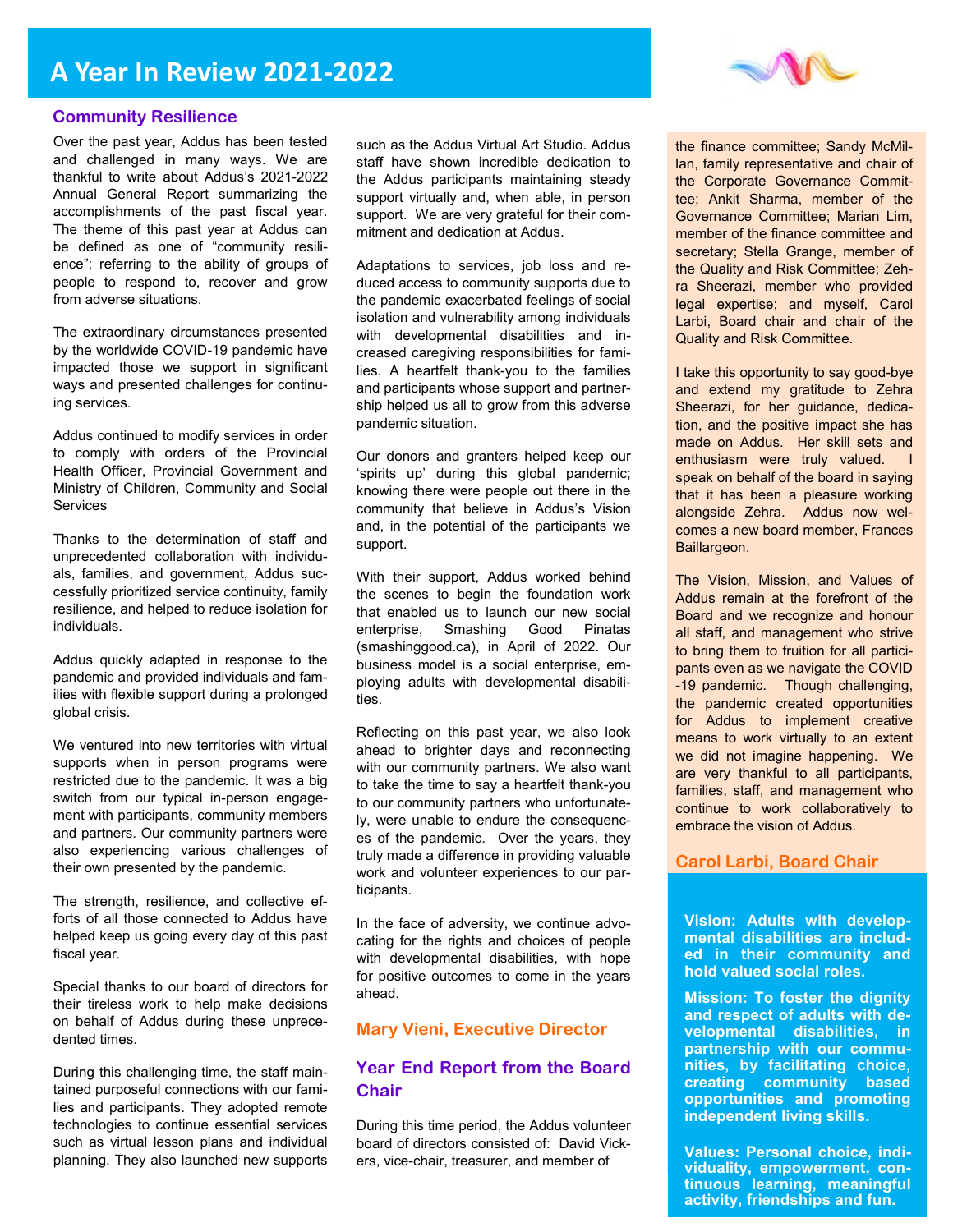



# **Addus 2021-2022 Corporate Governance**

The Corporate Governance Committee was created in 2008 by the Board of Directors of Addus. The objective of the committee is to develop and maintain governance principles at Addus which are consistent with the highest standards of corporate governance, and, to review and assess on an ongoing basis Addus's system of corporate governance.

The Governance Committee is responsible on an on-going basis for:

Identifying and recommending candidates for election or appointment to the Board;

Ensuring that orientation programs are in place for new directors to the Board;

On-going education for all directors to ensure that their knowledge and understanding of Addus and their responsibilities as Directors are kept current;

Developing and recommending to the Board a process for assessing the Board, its committees and individual directors, including the Board and committee chairs.

The Corporate Governance Committee has had a productive year and we have achieved or made progress towards completing our goals as well as carrying out our annual responsibilities. The following initiatives were undertaken in fiscal 2021-2022:

Conducted interviews and recommended the addition of one new Board member to replace a departing board member who resigned during the operating year.

Completed the annual Board Self-Evaluation which identified skill gaps within the Board's current membership. These gaps were taken in to consideration when reviewing candidacy of new Board members.

Carried out the annual Executive Director Performance evaluation;

Conducted Annual Board Orientation Session at our September 2021 meeting.

The Corporate Governance Committee respectively submits this report.

June 2022

**Addus continues to work on the 2016- 2022 Strategic Plan goals. The four strategic priorities are:**

- Expansion: Art Studio, Vocation, Fee for Service Options
- ♦ Increasing Community Partnerships
- Developing a Social Media Presence
- Developing a Social Enterprise
- ♦ Increasing French Language Capacities





### **2022-2023**

### **Board Members:**

#### **Chair**

Carol Larbi

**Vice Chair/Treasurer/Finance Committee** 

David Vickers

**Finance Committee/Secretary**

Marian Lim

**Chair of Quality & Risk Committee**

Carol Larbi

**Quality and Risk Committee**

Stella Grange

**Chair of Corporate Governance Committee**

Sandy McMillan

**Corporate Governance Committee**

Ankit Sharma

**Board Member** 

Frances Baillargeon

**Many thanks to all the board members that volunteer their time and expertise to further enrich the lives of the participants at Addus and the community.**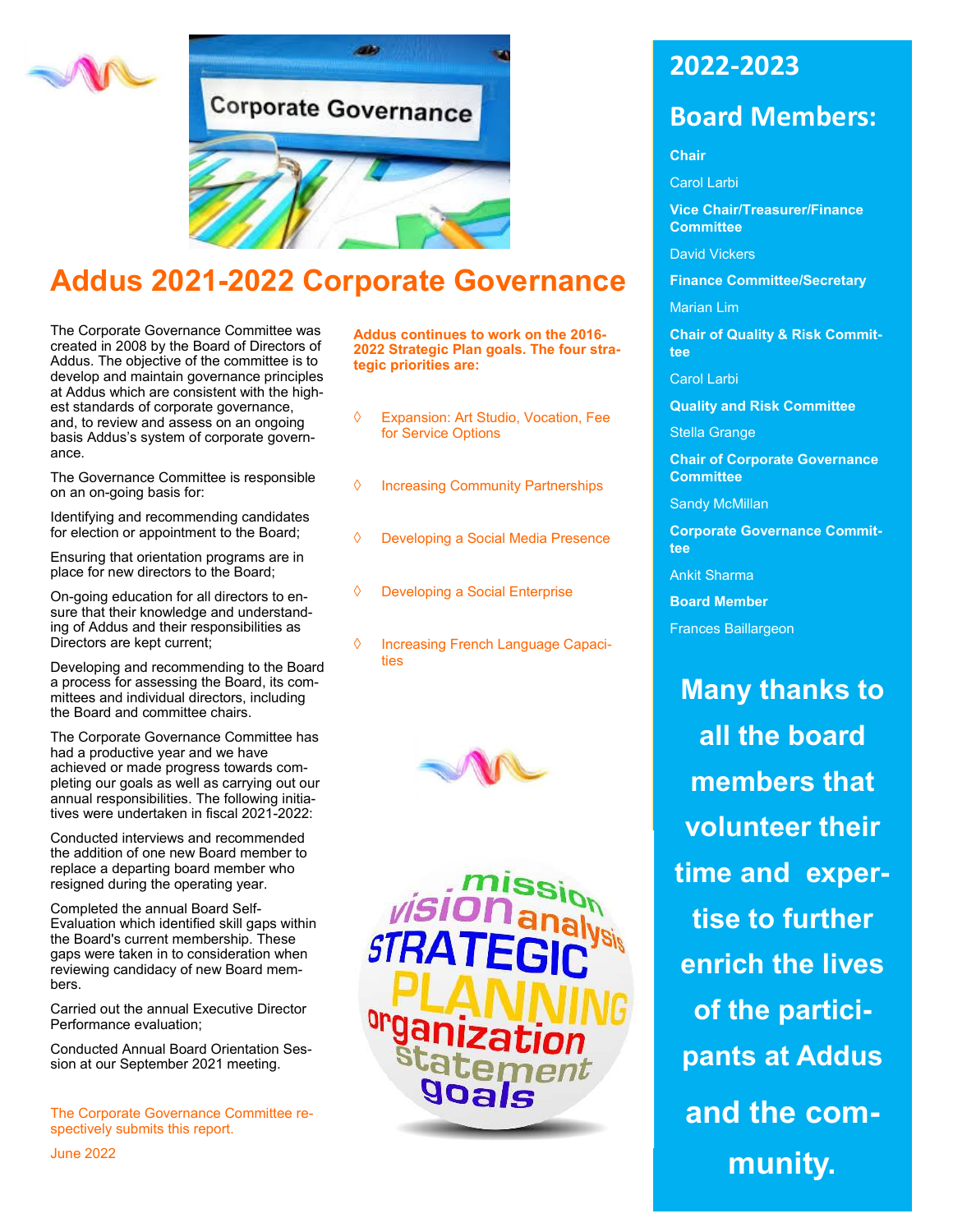

# **Effort and Quality**

### **Addus 2021-2022 Quality and Risk Committee Report**

The Quality Risk Committee ensures that appropriate quality indicators of services and supports are in place to measure Addus' performance and to foster continuous quality improvement. This committee monitors indicators and seeks proactive approaches for certain unexpected occurrences. This focus enables Addus to strengthen its commitment to quality programming.

#### **THE QUALITY RISK COMMITTEE IS RESPONSIBLE FOR:**

 $\sqrt{\frac{1}{2}}$  Periodic monitoring and review of achievement of quality indicators.

 $\sqrt{1}$  Identifying barriers to achieving Addus' vision and present recommendations to the board of directors to address them.

 $\sqrt{2}$  Complete analysis of targets and outcomes achieved to ensure continuous quality improvement.

#### **THE QUALITY AND RISK COMMITTEE COMPLETED THE FOLLOWING:**

- Monitored the Annual Checklist to ensure Addus remains on track with quality indicators.
- Ensured ongoing monitoring of the Basic Assurances Outcomes and Business Continuity Plan Outcomes for Addus and presented the results to the Board.
- Monitored Preventing Workplace Violence Committee and presented the results to the Board.
- Reviewed Health and Safety Inspection Reports
- Ensured ongoing training on Quality Assurance Measures (QAM) developed by the Ministry of Children, Community and Social Services (MCCSS). As such, participants and staff are trained on rights/responsibilities and protocols when responding to issues pertaining to safety. The Board continues to receive training in areas specified by MCCSS. Addus is waiting for the official response from MCCSS to its annual risk assessment.
- Maintained focus on the key results of Addus' Strategic Plan at the Board Strategic Planning Review.

The Quality and Risk Committee

respectively submits this report.



# **To affect the quality of the day, that is the highest of arts.** Henry David Tho-

reau

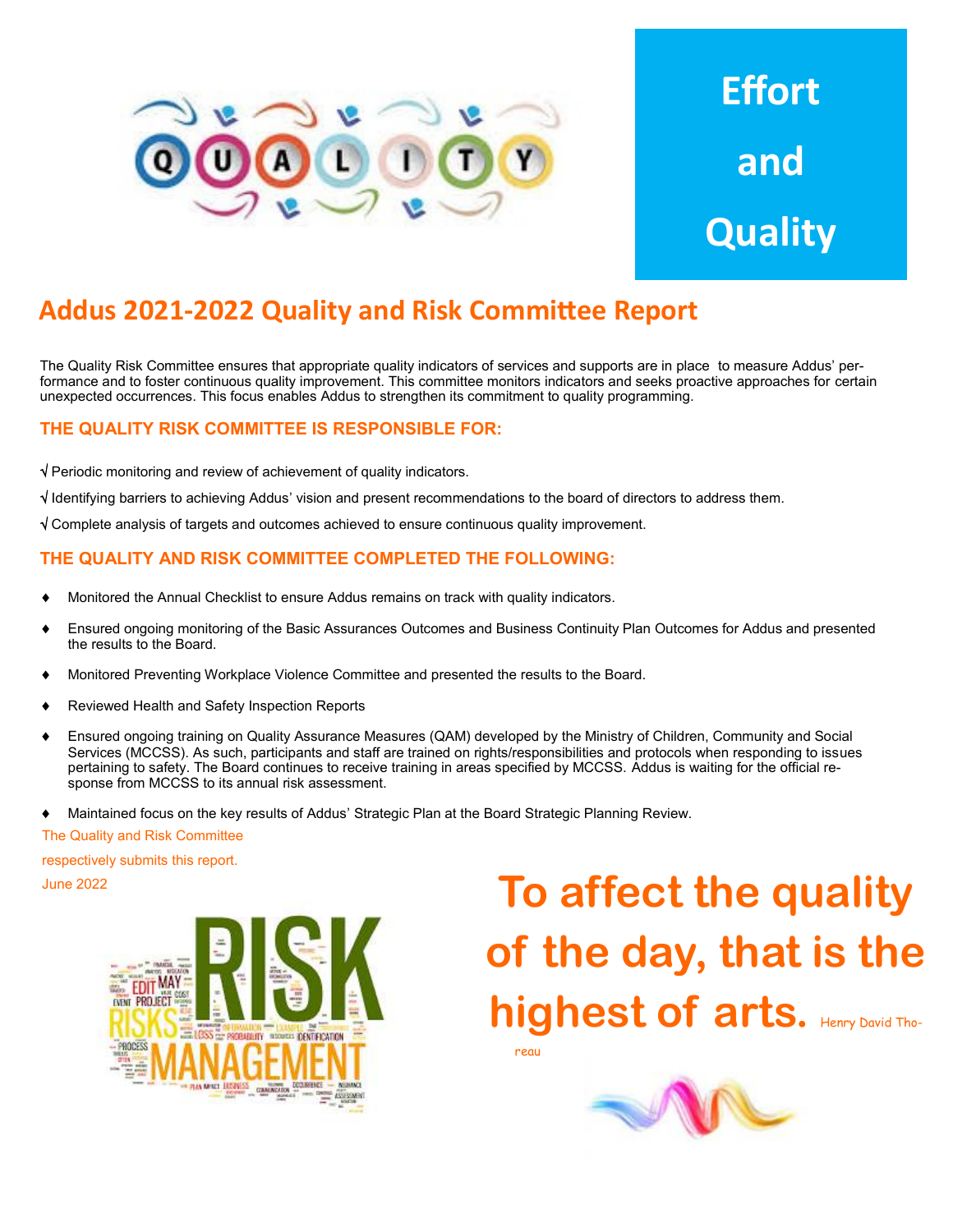### **Addus 2021-2022 Finance Committee Report**

**The Finance Committee was active throughout the 2021/2022 year and addressed the following:**

- Ensured the expected level of scrutiny and realism was upheld in the process of budgeting for Addus' income and expenses; continued transparency was maintained in the budget, leading to the Board of Directors having a thorough understanding of the organization's financial position on a regular basis, including assessing the potential timing and impact for reopening the program in physical locations as opposed to continuing in the virtual environment.
- Continued discussion with Management on managing initiatives for program growth and expansion while operating in a primarily virtual environment; reviewing Management's contingency planning for changes in the program environment including changes to program location availability for reopening.
- Continued Finance Committee governance with respect to oversight of the office manager's duties, where a segregation of duties continues to be upheld to maintain strong financial controls.

#### **Other items of note by the Finance Committee:**

- The financial impact of ongoing organizational challenges relating to COVID-19, including requesting government subsidies and incurring additional costs in planning for a safe reopening of the physical program space, were handled by Management with the assistance of the Finance Committee as required.
- Fundraising efforts (including the annual Addus Walk and Holiday Mail-out Campaign) were held to help support the budget. The organization will be continuing with fundraising/donation efforts in the new fiscal year.
- The 2021/2022 annual audit was completed by RSSM LLP, Chartered Professional Accountants. The auditors had no significant findings to report.
- The audited annual financial statements, which comply with the current Canadian accounting standards for not-for-profit organizations, can be obtained upon request.
- Finance Committee meetings will continue on a regular basis during the Board's summer break, which involve reviewing actual results to budget on a monthly and year-to-date basis.

The Finance Committee respectfully submits this report.

June 2022

## **Addus 2021-2022 Fundraising Development Report**

#### **Summary of 2021/2022 Fundraising Revenue:**

**Thank you to all the 2021-2022 donors, supporters and friends of Addus whose financial support continues to help us work towards our vision of a community in which adults with developmental disabilities have valued social roles.** 

General Donations: \$7,181

Received \$1,500 grant from Box of Crayons Learning and Development Company.

Food and Gift Cards donation for Staff Acknowledgment Towards Staff Holiday Dinner. The total is \$1,515.

Received \$50, 000 grant from the Toronto Enterprise Fund (TEF) to develop and launch Addus Smashing Good Piñatas Social Enterprise.

Holiday Mail Out: \$10,647

10th Annual Addus Walking for Dreams Event: \$8,019 This year join us for our 11th Annual Addus Walk! Stay tuned!

Maxx.ca Online Auction: \$3,547

Book Sales: \$1,281

The Fund Development Committee respectively submits this report.

June 2022

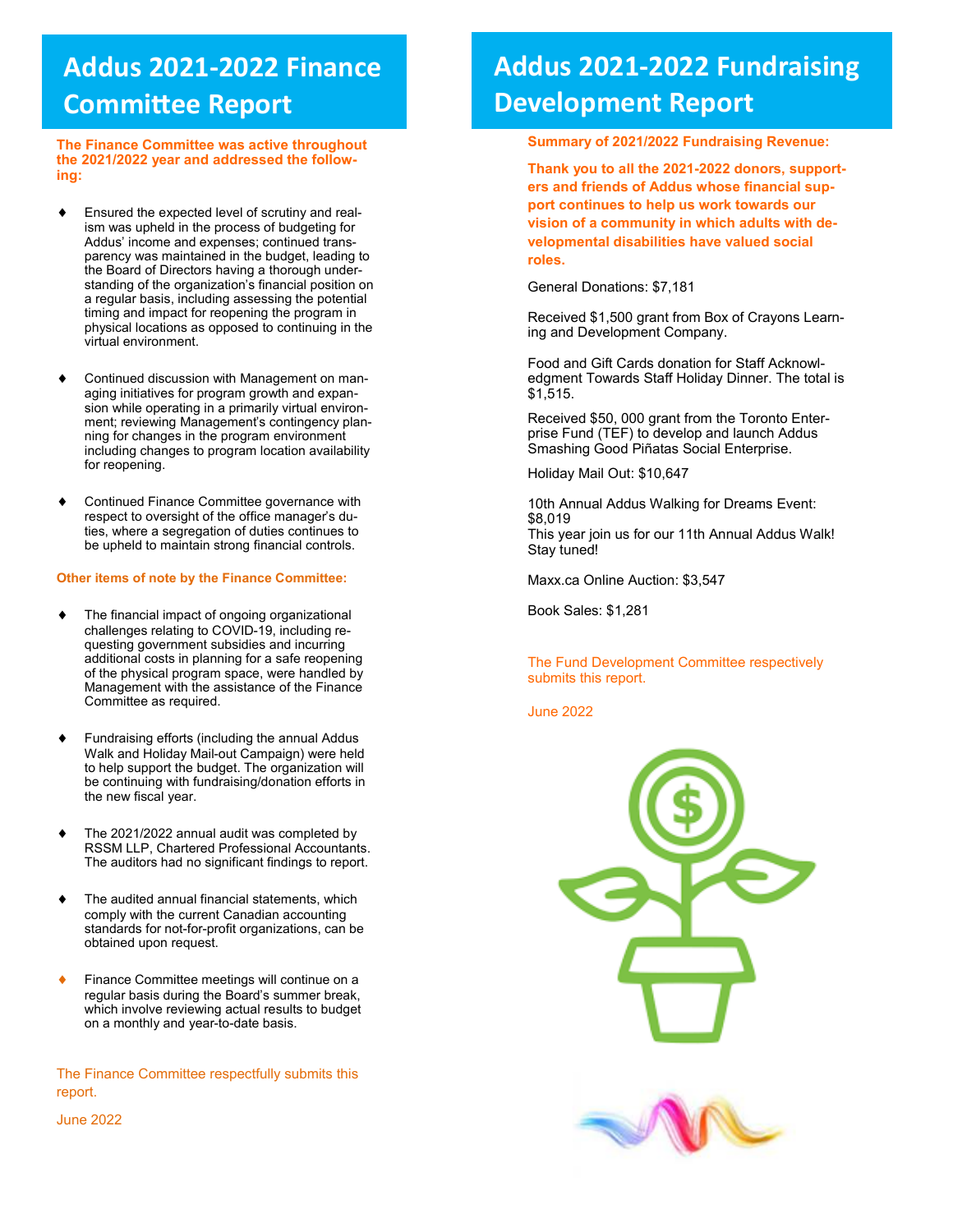

#### **General Program Highlights**

#### Resilience and Creativity

To say the past year was challenging is a bit of an understatement! The COVID-19 pandemic challenged the resilience and creativity of our programs in many ways. The vision and mission of Addus is that inclusion in the community is a fundamental need for adults with developmental disabilities, and that the community benefits when everyone is included. The pandemic challenged us to continue pursuing our vision and mission when accessing community resources was not possible or safe.

Virtual programming became a huge part of responding to this challenge. Supported by the Addus staff, participants continued to learn and grow online. For example, Fairlawn participants developed their cooking skills in their home kitchens through the program's popular "Brunch Cooking" Zooms. Orchard View participants developed their literacy and communication skills through online programs such as "Read and Chat." Participants in the Windermere through social games and learned about countries of the world and current events. And across the Addus sites, participants learned about rights and health topics, stayed physically active, experienced music and yoga, and had fun together online.

In the fall 2021, we opened our programs in the hybrid model. Again, staff and participants adapted to new protocols including mask wearing and physical distancing, while continuing to host virtual programming as well. We adapted to the 'new normal' of operating programs during the pandemic. Addus has been proud to see the resilience and adaptability of participants, who continue to thrive in our programs despite the changes.





Virtual Cooking Lessons

#### Artistic Expression

Art is important for many reasons, including self-expression, connection, and building community. Throughout the past year, participants across different Addus programs continued to pursue art both virtually and inperson. The Orchard View, Fairlawn, and Windermere day programs all welcomed instructors from DramaWay and Miya Music Therapy. Participants at these sites enjoyed exploring music and learning about self-advocacy through drama. Participants also continued to experience visual art, music, and more in virtual and in-person sessions led by Addus staff.

In the Virtual Art+ Studio, participants developed their knowledge and skills in art in a fun social online setting. Participants in this program had opportunities to learn about and apply art theory and history, from complimentary colours to perspective to art movements such as Expressionism. Participants also shared their work with family and friends at virtual Art Shows. The Saturday Art Club also shared their work through virtual art shows, as participants tried new projects such as mixed media projects, printmaking, painting, and more!



Addus Virtual Art Studio





One of the saddest aspects of the pandemic was the impact on our valued community partnerships. Several vocation partners closed over the past two years, including Paintbox Catering and Bistro, a business that adapted repeatedly to support communities through pandemic challenges before closing. The Starbucks locations at Yonge and Wellesley, Dundas and Quebec, and Eglinton and Holly also closed. Those locations all had amazing staff teams that created welcoming and supportive environments for participants, and we will miss these connections.

Over the past year, we were able to maintain connections with partners. Participants are slowly returning to their jobs, and we are actively working to connect with new employment and volunteer partners as well. We look forward to re-engaging with our longterm community partners, such as Starbucks, which has provided great jobs to participants for many years, as well as connecting with new community partners

"Alone we can do so little; together we can do so much."

~ Helen Keller



15 Year Anniversary at Starbucks!



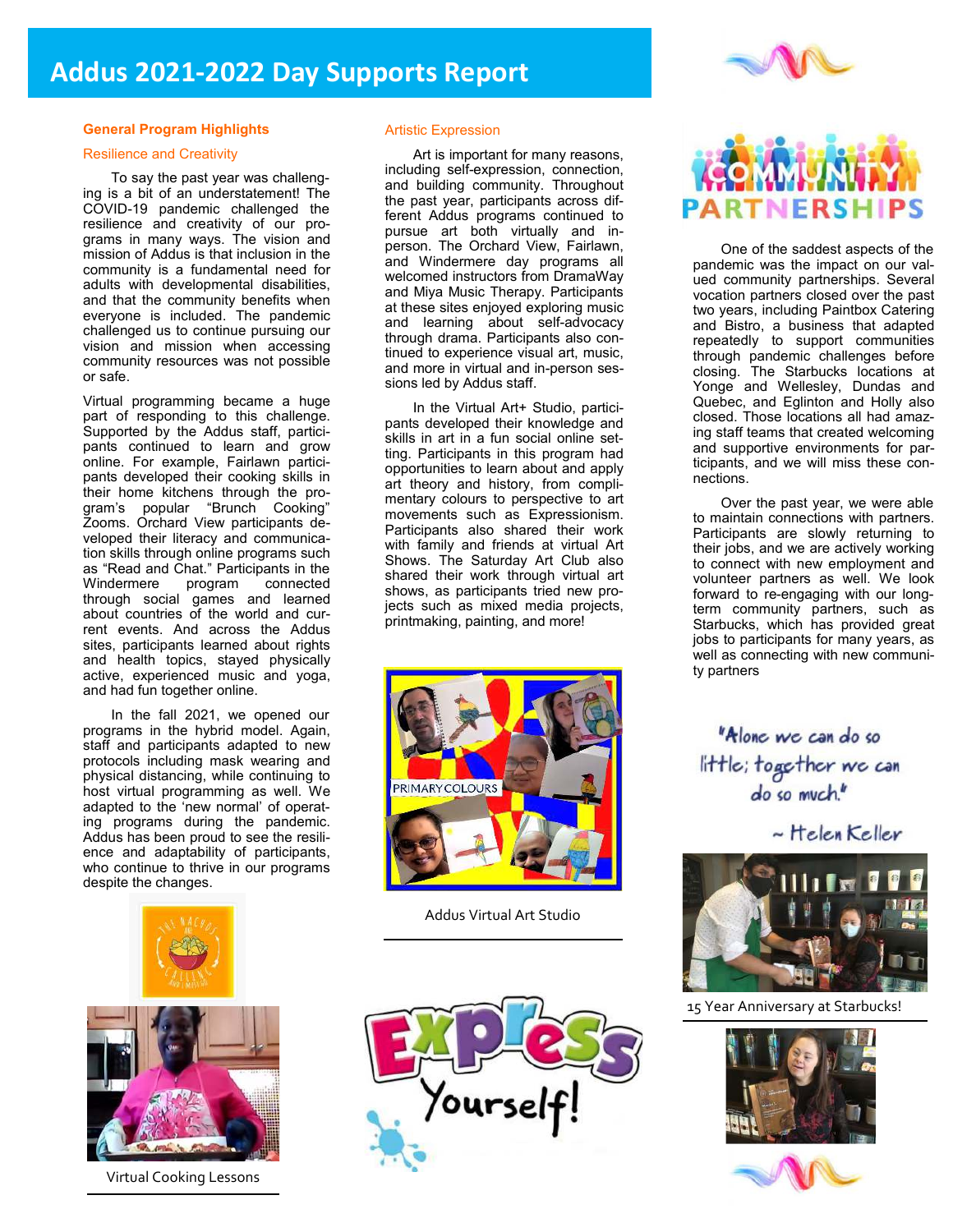

#### Social Enterprise

With a grant from the Toronto Enterprise Fund, Addus has now launched our new employment social enterprise, Smashing Good Piñatas at Smashinggood.ca! Smashing Good Piñatas (SGP) employs participants to make custom handcrafted piñatas, which are available for sale on the business's website. SGP supports participants to earn income and develop employment skills, while sharing their artistic talents with the community. In the upcoming year, we anticipate that SGP will continue to develop in creative new ways and that our piñatas will be a memorable part of many community members' celebrations!



#### Looking to the Next Year

The vision of Addus has always emphasized the importance of community connection. In the next year, we are optimistic that we can facilitate participants reconnecting with the community whether through employment, volunteering, attending community events, or sharing artistic skills and interests. We will also take with us the lessons of resilience and creativity from the past year, so we can continue to sustain our vision throughout any challenges.

Program Manager respectively submits this report.

June 2022

Heartfelt thank-you to all our donors, supporters and community partners!



#### *"Continuous effort, not strength or intelligence*

*is the key to unlocking* 





*our potential." Winston Churchill*